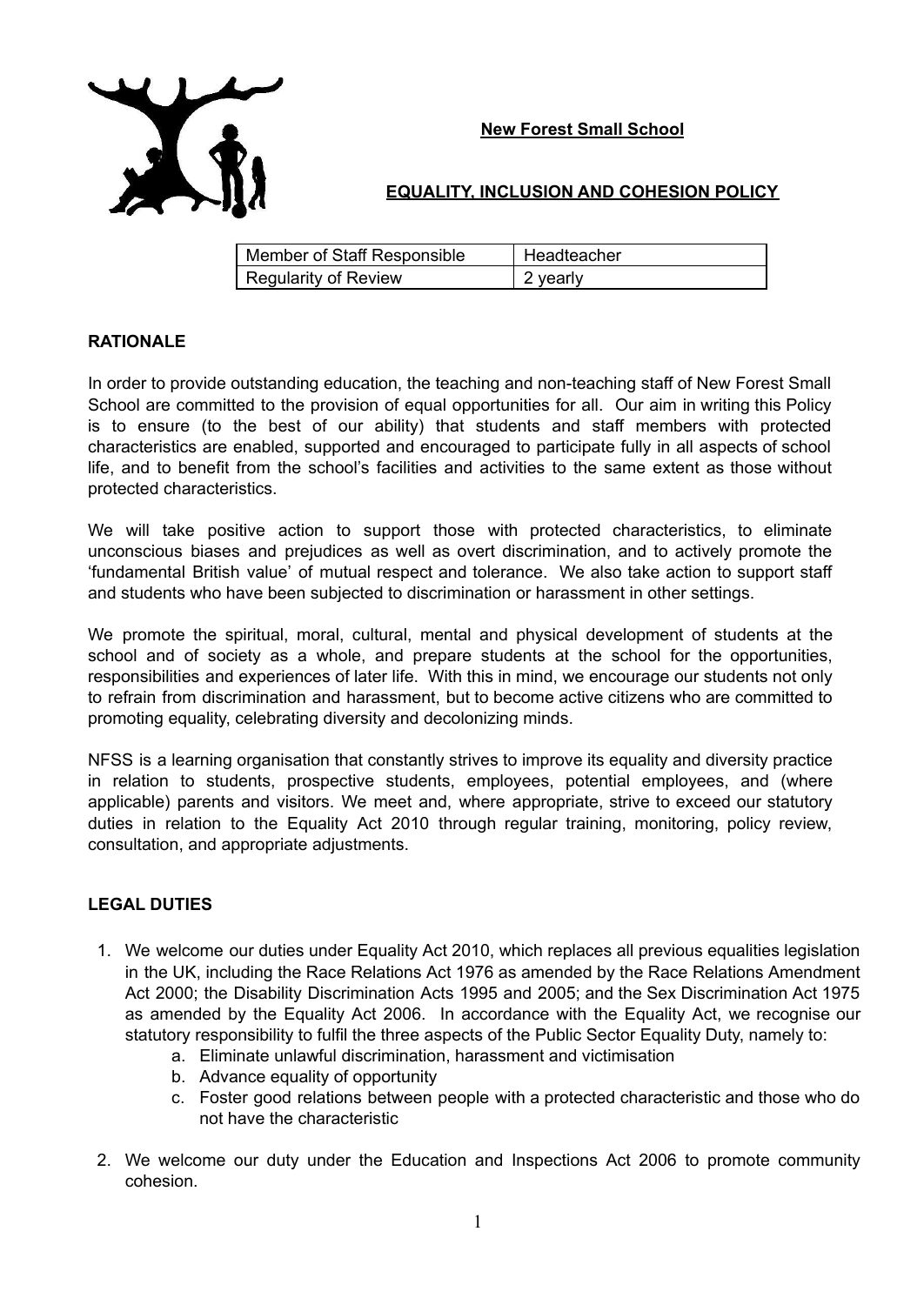- 3. We welcome our duty of active promotion of the fundamental British value of mutual respect and tolerance of those with different faiths and beliefs (along with the other fundamental British values of democracy, the rule of law and individual liberty) under the Education (Independent School Standards) Regulations 2014. We further welcome our obligation, under paragraph 2(d)ii of the same Regulations, to provide "personal, social, health and economic education which... encourages respect for other people, paying particular regard to the protected characteristics set out in the 2010 [Equality] Act"
- 4. We recognise that equality and inclusion are essential for achieving the five outcomes of the *Every Child Matters* framework – to be healthy, to stay safe, to enjoy and achieve, to make a positive contribution, and to achieve economic well-being – and reflect international human rights standards as expressed in the UN Convention on the Rights of the Child, the UN Convention on the Rights of People with Disabilities, and the Human Rights Act 1998.
- 5. Summaries of our legal obligations are provided in Appendix A.

## **SCHOOL CONTEXT**

New Forest Small School is a mixed 3-16 independent school from varied backgrounds. Students come from a wide catchment area including the urban areas of Southampton, Totton, Lymington, New Milton, and the whole of the New Forest.

## **PROTECTED CHARACTERISTICS**

We acknowledge that the 2010 Equality Act identifies seven protected characteristics that apply to both students and staff, namely:

- disability, defined as a physical or mental impairment that has a substantial and long-term negative effect on a person's ability to do normal daily activities,
- gender reassignment, which we understand to include social transition as well as medical and surgical procedures for gender confirmation;
- race, which includes ethnicity, culture, national origin and national status,
- religion or belief, or the lack of religion/belief.
- sex.
- sexual orientation,
- pregnancy or maternity.

We further note that:

- a person's age is also a protected characteristic in relation to employment, but this does not apply to pupils in schools: the school will exercise its right, as the Headteachers and staff see fit, to admit and organise students in age groups and to treat them in ways that are appropriate to their age and stage of development;
- 'marriage or civil partnership' is also a protected characteristic in relation to employment, but not in relation to pupils in schools.

We recognise that there may be many dimensions of human difference that are not explicitly covered by the 2010 Equality Act but are equally deserving of protection, and that, *where appropriate*: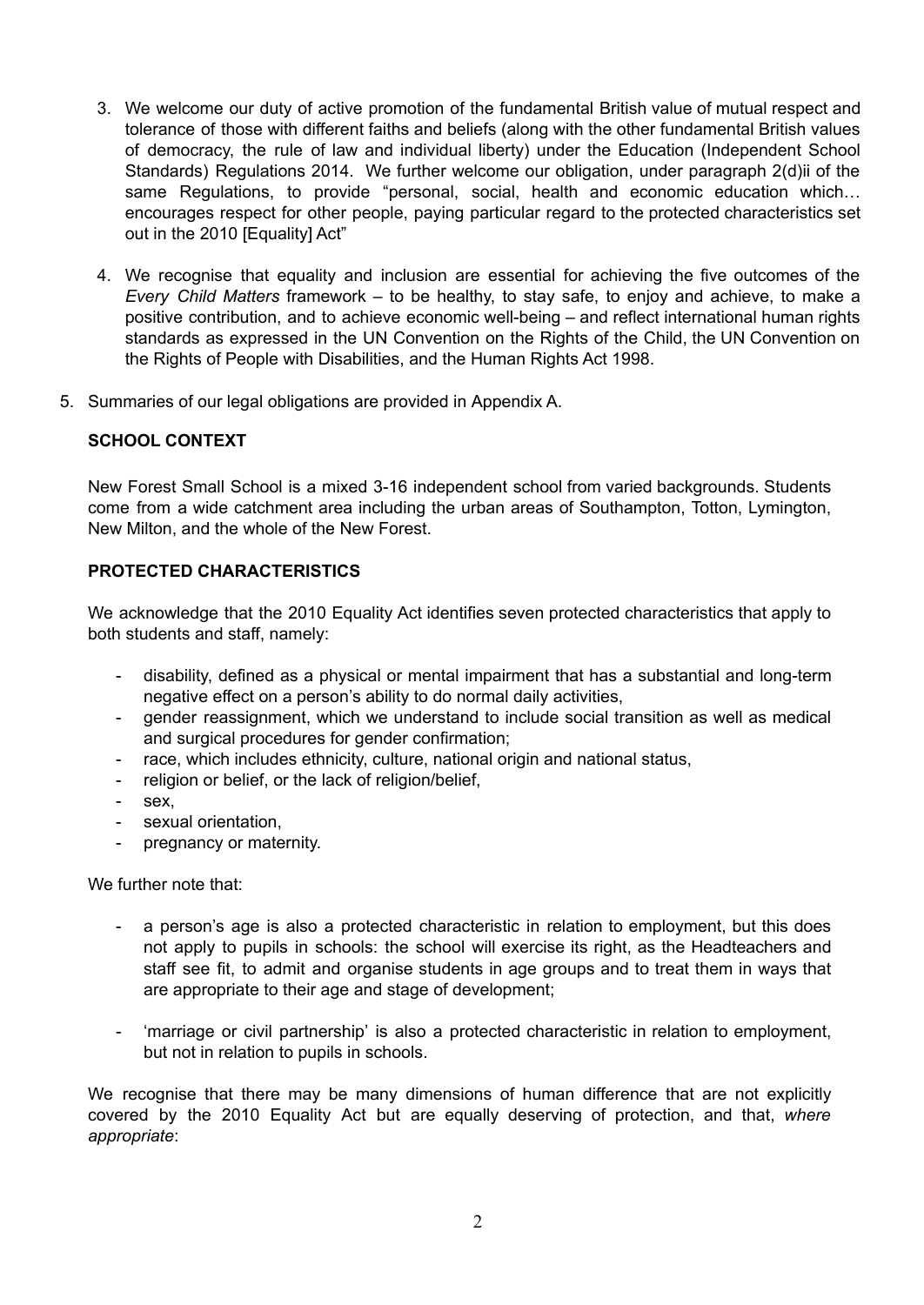- people with short-term medical conditions that do not meet the definition of `disability', but for the period of their duration, have a substantial negative impact on the person's ability to do normal daily activities, may be included under the heading of 'disability';
- **-** people who challenge the binary theory of gender, e.g. those who are genderqueer, genderfluid, genderflux, agender, bigender or otherwise non-binary, may be included under the heading of 'gender reassignment' (regardless of whether or not they also identify as transgender and/or are intending to embark on a medical transition process);
- people with intersex bodies, i.e. people whose physical / biological attributes do not fit with societal assumptions about what constitutes 'male' or `female', should be treated as having a protected characteristic (regardless of their sexual orientation or gender identity);
- **-** the protected characteristic of 'race' should be recognised as not being limited to ethnicity or skin colour, but treated in an inclusive way that also encompasses culture, language, national origin, national status, and status as a refugee, migrant, traveller or asylum-seeker;
- **-** the protected characteristic of 'sexual orientation' should be recognised as not being limited to identifying as lesbian, gay or bisexual, but treated in an inclusive way that encompasses other widely accepted sexual orientations (e.g. queer, questioning, demisexual, asexual, pansexual).

## **GUIDING PRINCIPLES**

In fulfilling the legal obligations referred to above and summarised in Appendix A, we are guided by seven principles.

## **Principle 1: All people are of equal value**

We recognise all people as of equal value and entitled to be treated as such. This policy seeks to ensure that this principle is lived out in practice in relation to students, prospective students, employees of the School and potential employees, and where appropriate to parents and visitors, especially with reference to the relevant protected characteristics. We note that, in relation to the 2010 Equality Act it is illegal to discriminate against, harass, or victimize a person on the grounds of:

- (a) *having* a protected characteristic;
- (b) *being associated with* a person who has a protected characteristic (e.g. as their parent, sibling, spouse or child)
- (c) *being perceived to* have a protected characteristic, even if they do not actually have it.

## **Principle 2: We recognise and respect diversity**

Promoting equality does not necessarily involve treating everyone the same: it often entails positive action to support those who would otherwise be unfairly disadvantaged. In legal terms, this is known as *avoidance of indirect discrimination*. Our policies, procedures and activities do not discriminate against those with protected characteristics, but are differentiated, as appropriate, to take account of differences of life-experience, outlook and background, and in the kinds of barrier and disadvantage that people face.

## **Principle 3: We foster positive attitudes and relationships, and a shared sense of cohesion and belonging**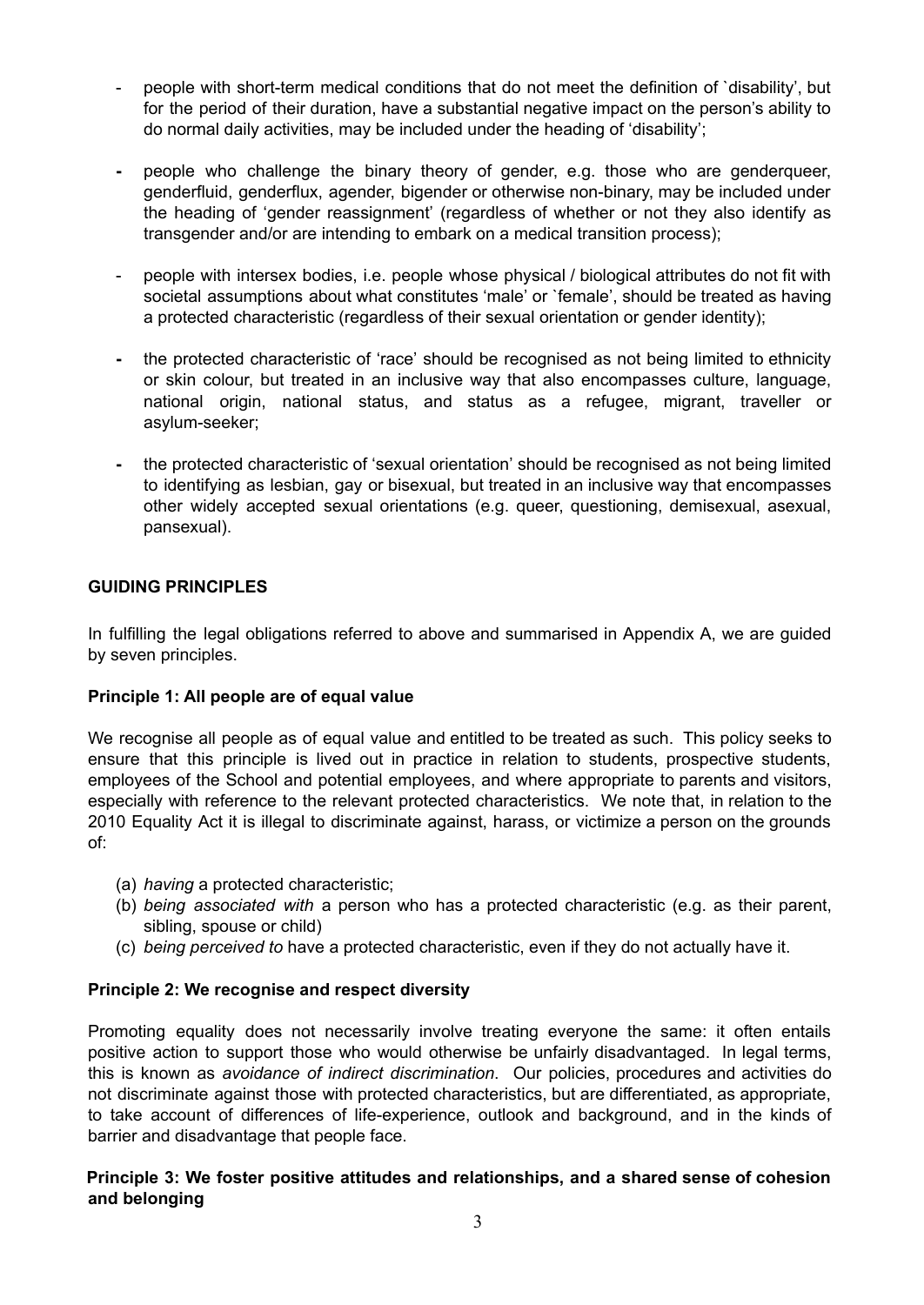We intend that our policies, procedures and activities should promote *equality of opportunity*, *positive attitudes* towards people with protected characteristics, and *good relations* between groups and communities that are different from each other, as well as the absence of discrimination, harassment and victimisation (see Appendix B for definitions). We are proud of the culture of inclusion and mutual respect that we have built at NFSS, as a community in which everyone can feel safe, respected and listened to.

#### **Principle 4: Staff recruitment, retention and development are non-discriminatory**

Policies and procedures benefit all employees and potential employees equally, for example in recruitment and promotion, and in continuing professional development, regardless of whether or not they have a protected characteristic. Please refer to the Recruitment Policy for further details.

#### **Principle 5: We aim to reduce and remove inequalities and barriers that already exist**

In addition to avoiding or minimising possible negative impacts, we take opportunities to maximise positive impacts by reducing and removing inequalities and barriers that may already exist between people with protected characteristics and those without. This may include, but is not limited to, offering support to those who have previously suffered discrimination, victimisation or harassment, to ensure that these negative experiences do not adversely affect their educational attainment or career progression (as appropriate).

## **Principle 6: We consult widely**

We acknowledge that people affected by a policy or activity should be consulted and involved in the design of new policies, and in the review of existing ones. Specifically, we prioritise the right of marginalised groups to have a say in their own representation over the right of dominant groups to maintain representation in line with discriminatory social norms.

## **Principle 7: Society as a whole should benefit**

We intend that our policies and activities should benefit society as a whole, both locally and nationally, by fostering greater social cohesion, better mental wellbeing, and greater participation in public life of people with protected characteristics, where applicable.

## **THE CURRICULUM**

We keep each curriculum subject or area under regular review in order to ensure that teaching and learning reflect the seven principles above.

We aim to ensure that the curriculum for each subject exposes pupils to all the different aspects of diversity, using resources appropriate to the pupils' ages and level of understanding. Specifically, in accordance with recent Government guidelines on the issue, we will ensure that sex and relationships education includes age-appropriate teaching about LGBT+ relationships as outlined in the Sex and Relationships Education Policy.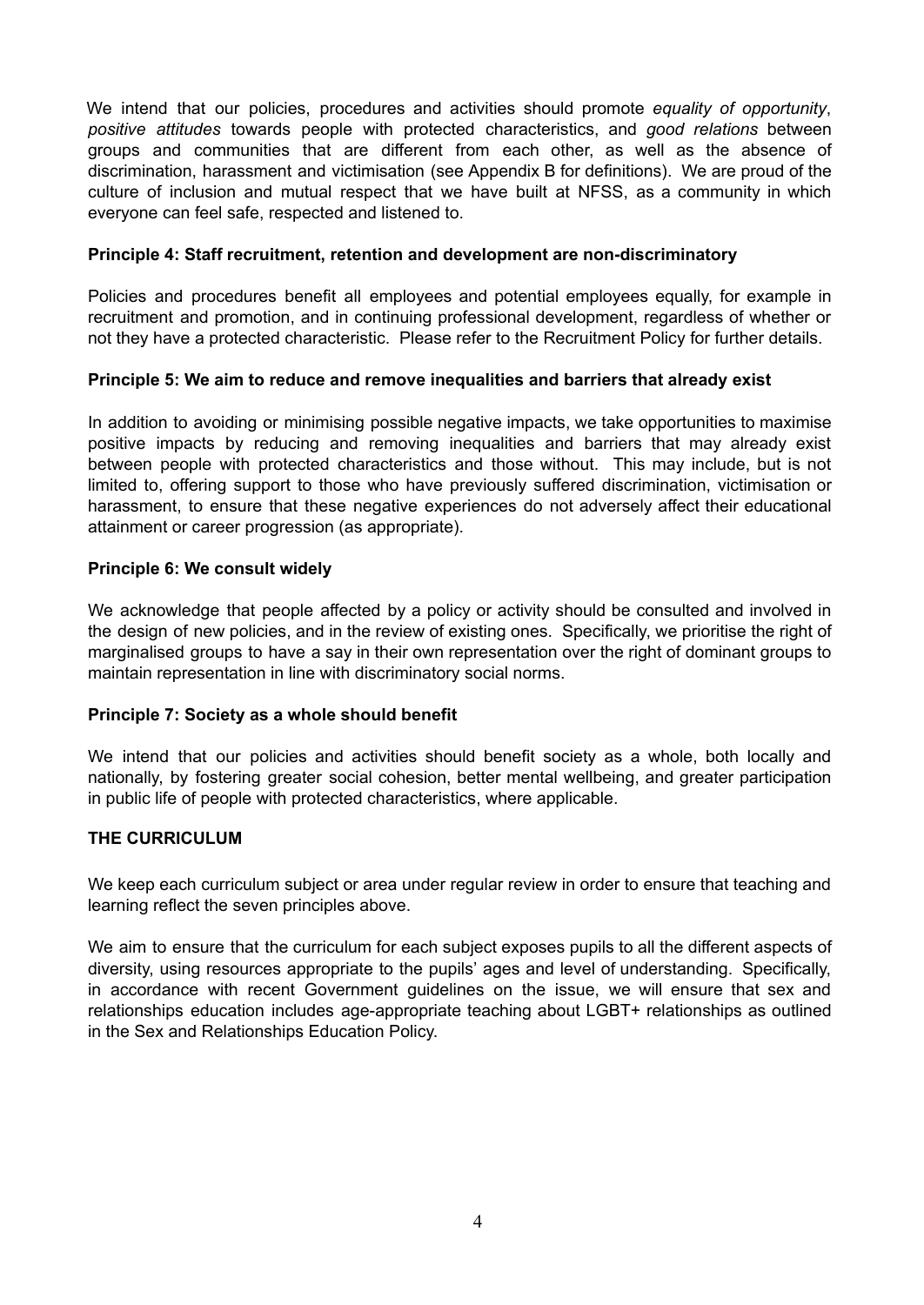## **ETHOS AND ORGANISATION**

We ensure that the principles listed above apply also to the full range of our policies and practices, including those that are concerned with:

- students' progress, attainment and assessment
- students' personal development, welfare and well-being, including safeguarding issues
- **•** teaching styles and strategies
- admissions and attendance
- staff recruitment, retention and professional development
- care, guidance and support
- behaviour, discipline and exclusions
- working in partnership with parents, carers and guardians
- working with the wider community.

## **ADDRESSING PREJUDICE AND PREJUDICE-RELATED BULLYING.**

The school is opposed to all forms of prejudice which stand in the way of fulfilling the legal duties referred to in paragraphs 1 and 2. These include, but are not limited to:

- prejudices around disability and special educational needs
- prejudices around racism and xenophobia, including those that are directed towards religious groups and communities, for example anti-Semitism and Islamophobia, and those that are directed against Travellers, refugees and people seeking asylum
- prejudices reflecting sexism, homophobia, biphobia, intersexphobia and transphobia.

There is guidance in the staff training file on how prejudice-related incidents should be identified, assessed, recorded and dealt with. The separate Anti-Bullying Policy describes the school's policies and procedures for dealing with bullying. We take seriously our obligation to report regularly to the local authority about the numbers, types and seriousness of prejudice-related incidents at our school and how they were dealt with.

## **POSITIVE ACTION TO PROMOTE EQUALITY AND COHESION**

NFSS will take positive action that includes, but is not necessarily limited to, the following:

- We will make reasonable adjustments so that students and staff members with disabilities (and short-term medical conditions with an equivalent impact to disabilities) can participate in, and benefit from, the educational services offered by NFSS to the same extent as those without disabilities, e.g. through the provision of auxiliary aids and services.
- We will offer a broad curriculum that celebrates diversity, promotes equality and cohesion, encourages learning from one another, recognizes different backgrounds and experiences of prejudice, and seeks to decolonize minds and produce proactive graduates who are passionate about equality. This includes the use of age-appropriate books and other resources showing people with different protected characteristics in a positive light.
- While remaining sympathetic and sensitive to parents' religious beliefs, we are committed to the principle of age-appropriate LGBT-inclusive relationships and sex education (RSE).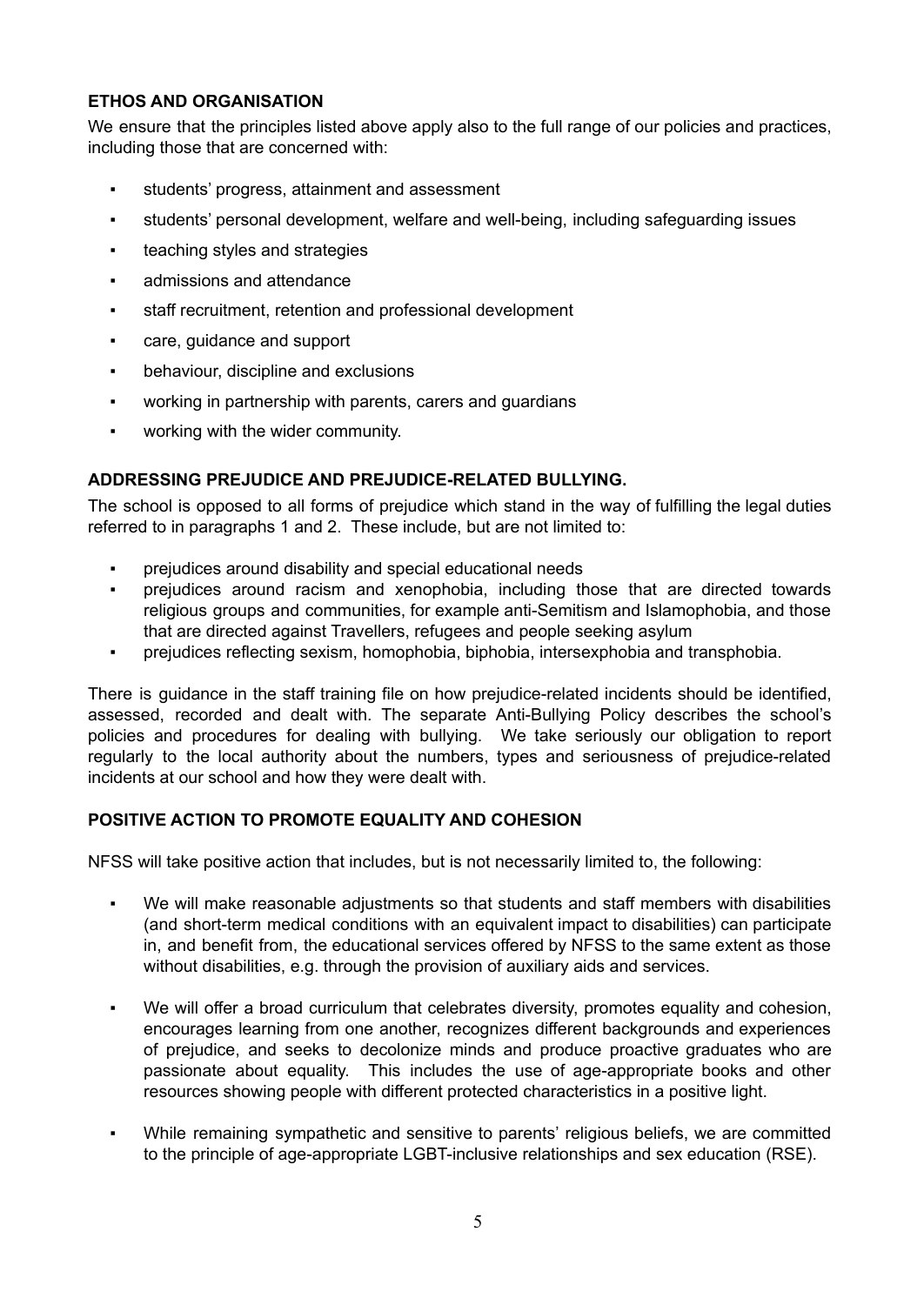- We are willing, where necessary, to make pupils aware of the fact that people may have differing views on the topic of same-sex relationships and that they may justify their views on religious grounds. However, we will not compromise our principles of equality, inclusion and cohesion by changing our provision or withdrawing a pupil from inclusive RSE at a parent's request. We will respectfully request parents who feel unable to comply with this policy to make alternative arrangements for their children's education.
- We will take a zero-tolerance approach to misogyny, racism, homophobia, biphobia, transphobia and other forms of harassment directed against people with protected characteristics, whether from staff, students or parents, and will take appropriate disciplinary action in accordance with the Staff Code of Conduct, Behaviour Policy and/or Parents and Carers Code of Conduct as applicable;
- We will offer additional support to enable staff members or students who have previously experienced prejudice, discrimination, harassment or victimisation in other settings to (a) feel safe, listened to and respected, (b) receive the support that they need to alleviate any resulting disadvantage, including post-traumatic stress, and (c) achieve or perform to the best of their ability while at NFSS;
- We will ensure that the different needs and experiences of girls and boys, women and men are recognized and accommodated where reasonably possible, including through the promotion of images showing women and girls achieving in all walks of life and especially in science, technology, engineering and mathematics, and the celebration of International Women's Day and International Men's Day where feasible and appropriate;
- We will ensure that the different needs and experiences of all LBTQ+ staff and students, as well as those who are questioning their sexuality and/or gender identity and those with intersex bodies, are recognized and accommodated where reasonably possible, and in particular:
	- o In preparing for off-site visits and residential trips, we will ensure that the needs of LGBTQ+ non-conforming staff and students are taken into consideration and that appropriate risk assessments are conducted, especially in the case of travel to countries or communities that do not recognise LGBTQ+ rights or where visibly LGBTQ+ people are at a higher risk of harassment;
	- o Where feasible and appropriate, we will commemorate the International Day Against Homophobia, Biphobia, Intersexphobia and Transphobia (IDAHOBIT) in May each year through subject-specific and/or cross-curricular activities.
- In addition to the general provisions for LGBTQ+ people discussed above, we will ensure that the specific needs and experiences of transgender (trans) and non-binary staff and students are recognized and accommodated where reasonably possible, irrespective of whether they are considering, are undergoing, or have already undergone a process of 'gender reassignment' / gender confirmation, and in particular:
	- o We will uphold the right of trans and non-binary staff and students to be consistently addressed by their chosen names and pronouns (while encouraging those who are early in their transition to be patient with people who make unintentional mistakes);
	- o We acknowledge that *deliberate* deadnaming or misgendering of a trans person, with the intent to cause distress, is counted as harassment and is illegal under the Equality Act;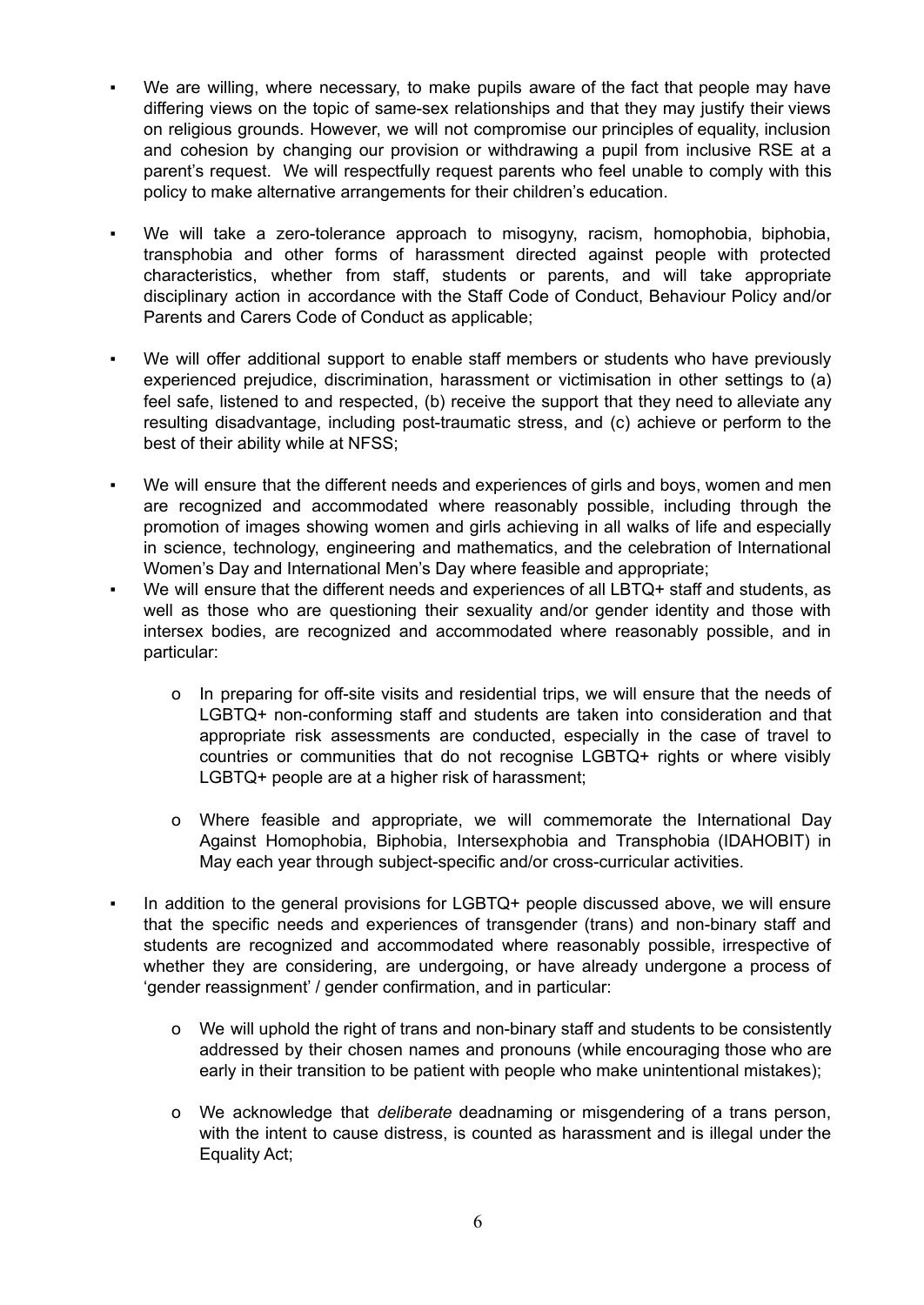- o We will normalize conversations about pronouns and encourage all staff and students (not just those who are trans or non-binary) to introduce themselves with their pronouns, where applicable;
- o We will provide all-gender, single cubicle toilet facilities for students and staff and allow trans students to use either the accessible toilet or facilities appropriate to their true gender, as appropriate to safeguard their privacy and dignity (to be decided through consultation with the student and their parent/carer);
- o We will ensure that our own onsite and offsite sports and games are accessible to all pupils equally, regardless of gender identity or assigned sex at birth, and will be sensitive to the needs and wishes of trans and non-binary students on the rare occasions when sporting activities need to be segregated by gender or sex for reasons beyond our control (e.g. participation in local or national competitions).
- o Our policy is to encourage trans students to be open with their parents/carers with their gender identity if they feel that it is safe for them to do so. If a student comes out as transgender or non-binary to a member of staff and states that they do not feel safe or comfortable sharing this information with their parents/carers, the staff member will inform the Designated Safeguarding Lead, who will proceed in accordance with the Safeguarding Policy and Child Protection Policy to ensure the student's wellbeing and safety.
- o Information about a student's gender identity may be shared with other staff members, including in staff meetings, but will not be shared with other students except at the individual's specific request;
- o Absence for medical appointments relating to gender transition will be treated sensitively and with due respect for the student's privacy and dignity, and will not be penalized or treated differently from other medical appointments;
- o If a trans student wishes to change their name on their official school record and in examination entries, we will agree a strategy with the student and their parents/carers, and discuss this with exam boards in a timely manner (ensuring that enough time is allowed for the necessary changes to be made, and recognizing that parental consent is required for a person under 16 to change their name legally);
- o In the case of off-site visits where an overnight stay is required, we will address sleeping arrangements for transgender staff and students on a case-by-case basis and in close consultation with the individual(s) in question and, where applicable, parents or carers;
- o We will promote positive images of gender diversity and the achievements of trans, non-binary and gender non-conforming people, and commemorate Transgender Day of Remembrance in November and/or Transgender Day of Visibility in March through subject-specific and/or cross-curricular activities as feasible and appropriate.
- We will respect the religious beliefs and practice of all staff, students, prospective students and parents, which includes complying with reasonable requests relating to religious observance and practice, ensuring that activities such as off-site visits or parents' evenings are not scheduled so as to unfairly disadvantage those of a particular religion, providing education about different religions and their festivals, and promoting positive images of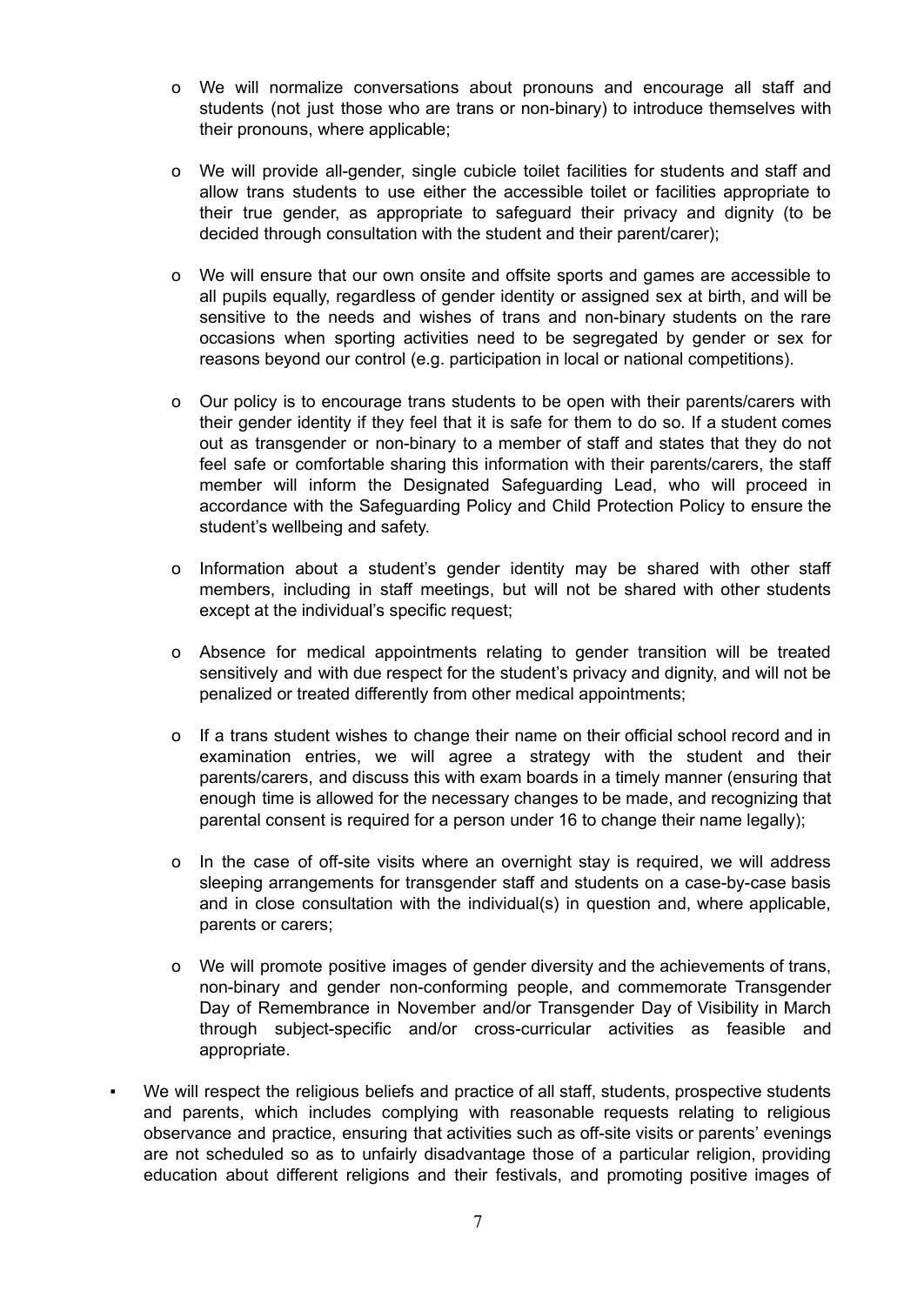religious diversity (including visits to places of worship where applicable) in accordance with the SMSC Policy.

- We will ensure that the different needs and experiences of people with different racial or ethnic backgrounds (who may or may not choose to identify as 'people of colour' / PoC, 'Black and Minority Ethnic' / BME, and/or as members of a particular ethnic group or culture) are recognized and accommodated where reasonably possible, including:
	- o through the promotion of positive images of ethnic diversity;
	- o through anti-racist education conducted by people of colour, and systematic attempts to address white privilege, white fragility and unconscious bias;
	- o where feasible and appropriate, by celebrating 'Show Racism the Red Card' (Wear Red Day) in October each year, through subject-specific and cross-curricular activities.
- We will ensure that students, prospective students and staff members who are pregnant or have recently given birth receive appropriate support, and reasonable adjustments where necessary, to enable them to continue to benefit to the maximum extent possible from the educational services provided by the school.

#### **ROLES AND RESPONSIBILITIES**

The Headteachers have a legal responsibility for ensuring that the school is compliant with legislation in relation to eliminating discrimination, harassment and victimisation against students, staff, parents, and those applying for admission to the school. This includes taking appropriate action in any cases of unlawful discrimination. They also have a general responsibility for the fullest development of the potential of all students and staff, regardless of whether or not they have a protected characteristic.

The Headteachers are responsible for ensuring that:

- all staff are aware of their responsibilities
- all staff receive appropriate training and support
- this policy and its related procedures and strategies are understood, implemented, monitored and reviewed within the context of the school's culture of continuous improvement
- the equality implications of all major decisions relating to the curriculum or organisation of the school are carefully considered in order to ensure that both direct and indirect discrimination are avoided.

The Designated Safeguarding Lead is the first point of contact for all students with safeguarding concerns relating to equalities and cohesion, including direct or indirect discrimination, harassment and victimisation as defined in Appendix B. Such concerns will be handled in accordance with the separate Safeguarding Policy, Behaviour Policy and Anti-Bullying Policy.

The SEND Coordinator is also responsible for ensuring that the school premises do not unfairly disadvantage students with a protected characteristic over those who do not have the characteristic. This will include, but are not necessarily limited to:

- monitoring access arrangements for students with special educational needs and disabilities and medical conditions, and making reasonable adjustments as necessary, as per the separate SEND Policy, Accessibility Policy and Accessibility Plan;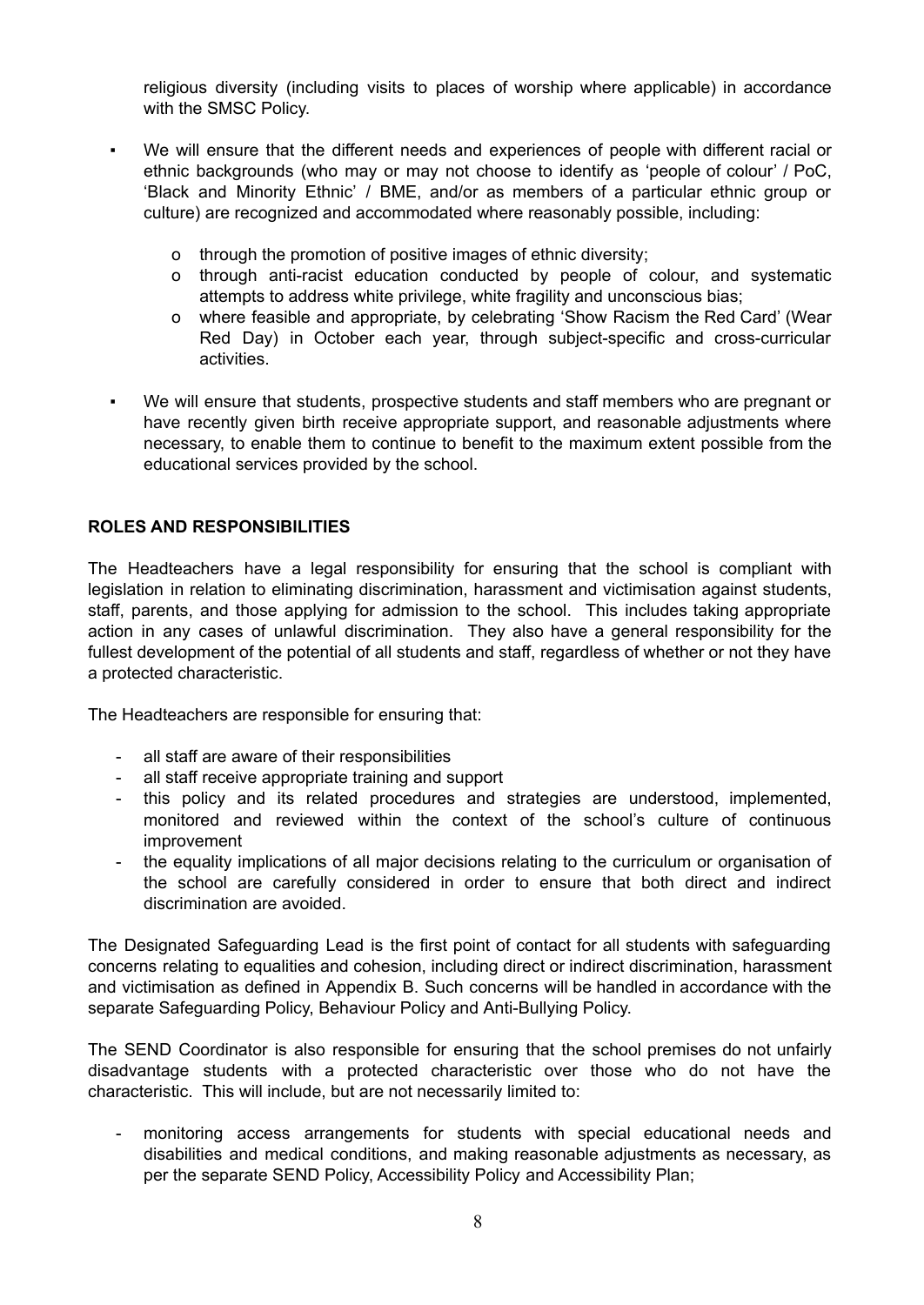- addressing any additional health and safety issues that arise for students with disabilities, as per the Health and Safety Policy (e.g. emergency evacuation procedures)
- ensuring that the provision of facilities at the school does not discriminate against people with a protected characteristic, including:
	- o provision of all-gender toilet facilities for students and staff/visitors respectively, consisting of a single cubicle with its own door in each case;
	- o provision of accessible facilities for students with mobility difficulties.

All staff and students have a crucial role to play in eliminating discrimination, harassment and victimisation, promoting equality of opportunity and fostering good relations as part of their normal day-to-day practice. This includes, but is not limited to:

- promoting an inclusive and collaborative ethos in their classroom
- dealing with any prejudice-related incidents that may occur in a prompt, fair and effective way, as per the Anti-Bullying Policy
- sharing experiences and lessons learned
- ensuring that the curriculum itself does not promote or perpetuate bias or stereotyping
- using the curriculum to enable, inspire and empower students to eradicate bias and stereotyping in their interactions with each other and in wider society
- helping students to become conscious of, and thus eradicate, unconscious biases
- supporting students in their class for whom English is an additional language
- keeping up-to-date with equalities legislation relevant to their work.

## **Information and resources**

We ensure that the content of this policy is known to all staff and, as appropriate, to all students and parents.

All staff have access to a selection of resources which discuss and explain concepts of equality, diversity and community cohesion in appropriate detail.

## **Staff development and training**

We ensure that all staff, including support and administrative staff, receive appropriate training and opportunities for professional development, both as individuals and as groups or teams.

All new staff are required to work through the training presentations on the 2010 Equality Act and Gender Diversity respectively, and are strongly encouraged to take at least one Implicit Association Test (IAT) to help them to recognise their unconscious biases and take appropriate remedial action as outlined in the Equality Act training presentation. Refresher training on the Equality Act and gender diversity will be provided to existing staff every two years.

## **Breaches of the policy**

Breaches of this policy will be dealt with in similar ways to breaches of other school policies, and in accordance with the Anti-Bullying and Behaviour Policies in the case of student misconduct or the Staff Conduct Policy in the case of staff misconduct, as determined by the headteacher and, if applicable, the Governance Advisory Board..

## **Monitoring and evaluation**

We collect, study and use quantitative and qualitative data relating to the implementation of this policy, and make adjustments as appropriate.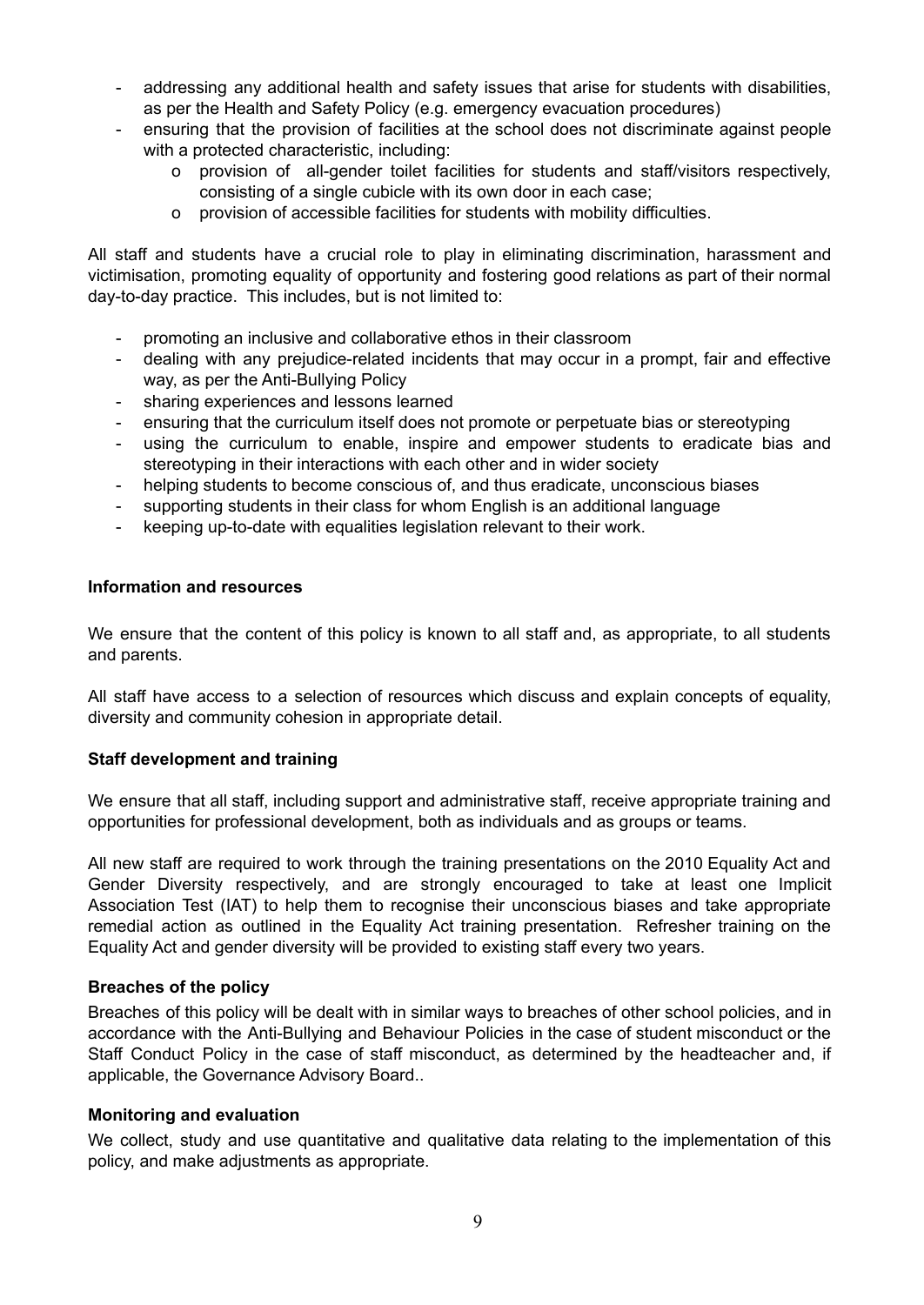While NFSS as an independent (private sector) organisation is not legally bound by the Public Sector Equality Duty, we will nonetheless monitor the diversity of the school population and examine the extent to which equality of opportunity is being advanced in relation to race, gender (including non-binary and transgender pupils where applicable) and disability, to the fullest extent possible. We recognise, however, that in the light of the very small number of pupils participating in public examinations each year it is very difficult to identify gaps in attainment between specific groups of pupils.

DfE advice for school leaders and governing bodies states that a school "should set as many objectives as it believes are appropriate to its size and circumstances; the objectives should fit the school's needs and be achievable". As such, either the Governance Advisory Board or the Headteachers may choose to set specific, measurable equality objectives as appropriate, and to evaluate progress towards these objectives, in order to tackle any issues of discrimination, inequality and disadvantage that arise during the course of a year. These may relate, for example, to issues such as:

- Increasing the participation of particular groups in school activities.
- Reducing prejudice-related bullying and the use of derogatory language.
- Improving the participation and engagement of diverse parents and communities.
- Improving knowledge, skills and attitudes to enable pupils to appreciate and value difference and diversity – e.g. increasing understanding between pupils from different faith communities or different cultural backgrounds, raising awareness of the Equality Act, or eliminating misconceptions about sexual orientation and gender diversity
- Holding special events or carrying out dedicated activities to celebrate equality-related dates in the calendar, such as October

#### **The role of the Governance Advisory Board**

The Governance Advisory Board is the equivalent of a maintained school's Board of Governors, which is the "responsible body" for ensuring that the school meets the requirements of equality legislation. Essentially this means they should:

- Ensure the school takes all reasonable steps to ensure that its employees do not carry out unlawful discriminatory actions or behaviour.
- Support and guide the school to have "due regard" for equality in all its functions
- Ensure that the school maintains compliance with the Education (Independent Schools Standards) Regulations 2014, both in relation to the promotion of 'fundamental British values' and the teaching of PSHE which encourages respect for other people with particular regard for protected characteristics;
- Encourage school leaders to monitor the diversity of the student body and flag up any concerns;
- Either set its own specific, measurable objectives for improving diversity and inclusion, or encourage school leaders to do so, in line with good practice as espoused in the principles of the Public Sector Equality Duty.

#### **RELATED POLICIES:**

Anti-Bullying Policy Curriculum Policy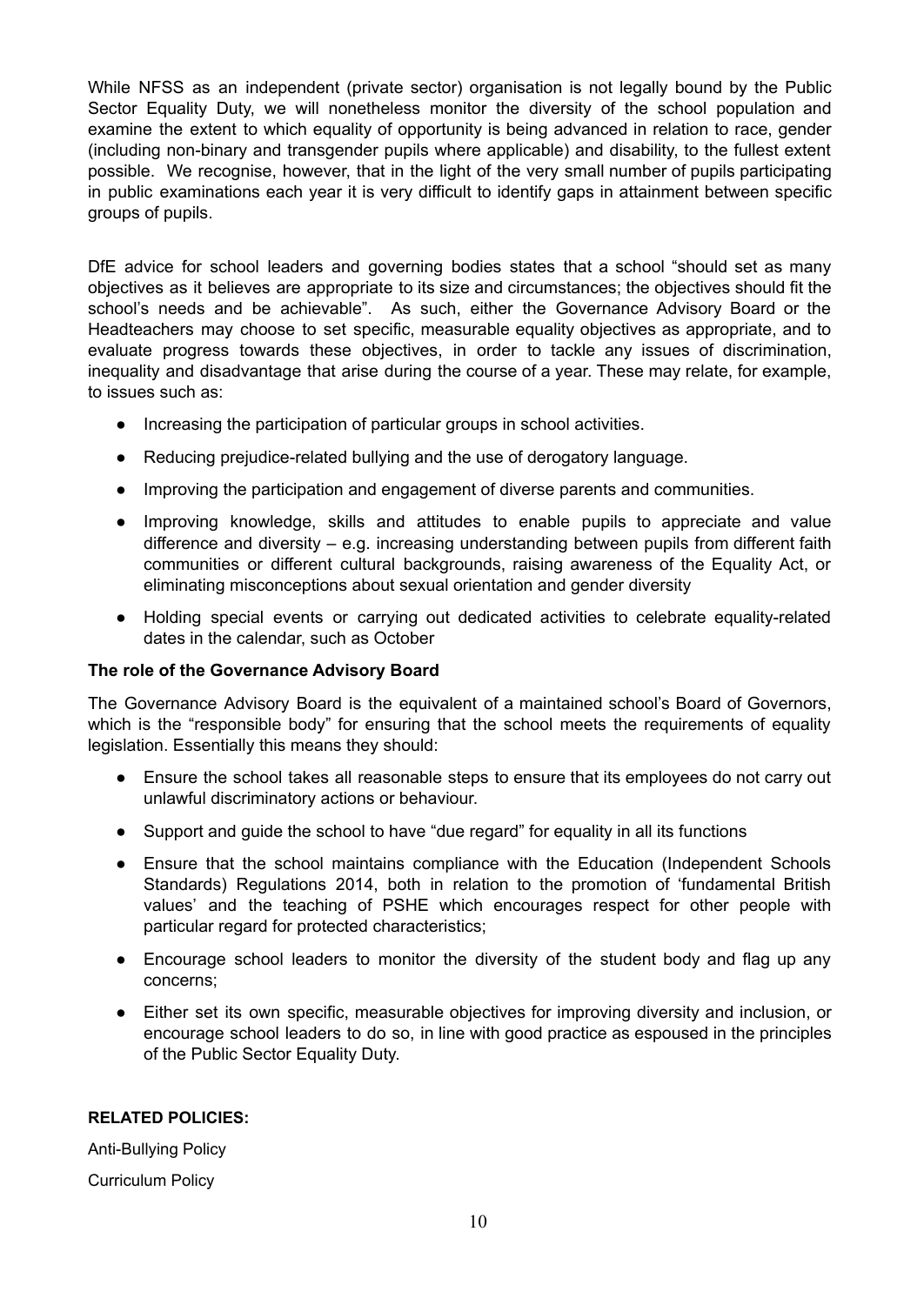Mental Health and Wellbeing Policy Safeguarding Policy Child Protection Policy Sex and Relationships Education Policy Social, Moral, Spiritual and Cultural (SMSC) Education Policy Special Educational Needs and Disabilities (SEND) Policy Teaching and Learning Policy

o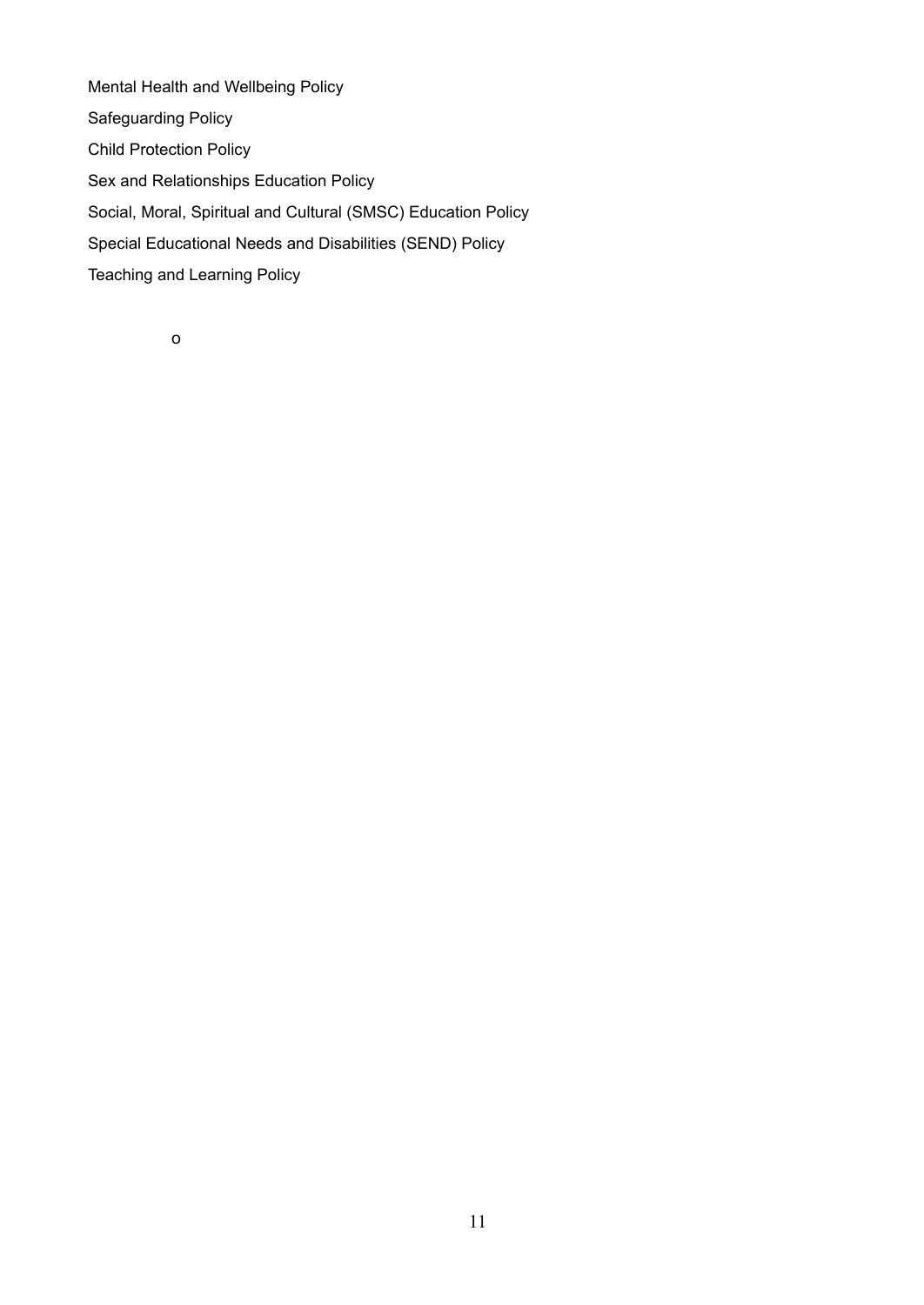# **APPENDICES**

Appendix A: Summary of key legislation

# **KEY LEGISLATION**

| (Please note legislation made prior<br>to 1988 is not available online)<br>Area | Legislation                                                                                                                                         |
|---------------------------------------------------------------------------------|-----------------------------------------------------------------------------------------------------------------------------------------------------|
| <b>Single Equality Scheme</b>                                                   | Equality Act 2010                                                                                                                                   |
| Gender (sex)                                                                    | Sex Discrimination Act 1975, as amended<br>Equality Act 2006                                                                                        |
| Gender (reassignment)                                                           | <b>Sex Discrimination (Gender Reassignment)</b><br>Regulations 1999                                                                                 |
| Race                                                                            | Race Relations Act 1976, as amended<br>Race Relations (Amendment) Act 2000                                                                          |
| <b>Disability</b>                                                               | Disability Discrimination Act 1995, as amended<br>Special Educational Needs and Disability Act<br>2001<br><b>Disability Discrimination Act 2005</b> |
| Sexual orientation                                                              | <b>Employment Equality (Sexual Orientation)</b><br>Regulations 2003, as amended                                                                     |
| Religion or belief                                                              | <b>Employment Equality (Religion or Belief)</b><br>Regulations 2003, as amended<br>Equality Act 2006                                                |
| Age                                                                             | <b>Employment Equality (Age) Regulations 2006</b>                                                                                                   |